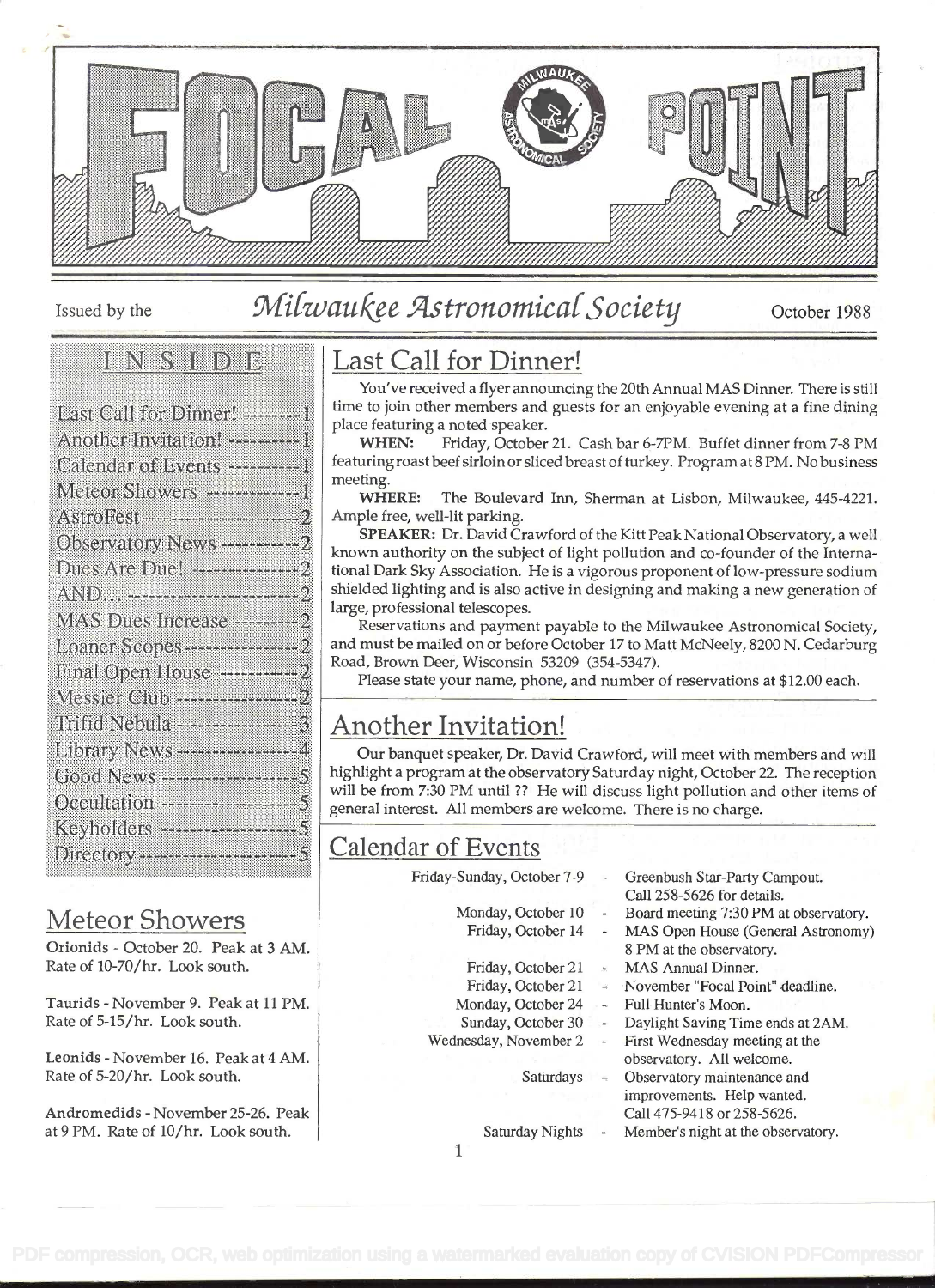### Astrofest

Astrofest, an event sponsored by the Chicago Astronomical Society at camp Shaw-Waw-Nas-See about 60 miles south of Chicago, presented awards to four MAS members.

Honored were John Asztalos, for overall design of a 12.5" telescope featuring an internal finder scope; Lee Keith, for a black and white photo of Mars; Dave Krieg, for overall workmanship and excellence on a 20' Dobsonian telescope; and Peter Smitka for electronic work and a trailer for his 17.5" Dobsonian. Congratulations to all!

Twenty-one MAS members attended the annual event.

### Observatory News

New special security keys have been issued to qualified keyholders. The lock change does not affect members who have one dollar keys which allow access to the parkinglots. Contact Treasurer Dan Koehler for information about obtaining a special key.

Some tasks will need to be com pleted soon, especially those to secure buildings and equipment before 01' Man Winter decides to pitch camp on our property. Volunteers should call John Asztalos at 258-5626. Most of the jobs are light but necessary.

### Loaner Scopes

Two 8" Dobsonian "APOLLO" telescopes are available to MAS members for general use away from the observatory. They will accept either 1.25" or 2' eyepieces.

One is located on the north side at the home of: Matt McNeeley, 8200 N. Cedarburg Road, Brown Deer (354- 5347).

The south side location of the other is at the home of: Richard Sterle, 81 15 W. Waterford Avenue; Greenfield, Wisconsin (543-7459).

No deposit is required, but an agreement to cover loss or damage must be signed. The loan period is from 14-31 days with an extension possible.

### Dues are Due!

If you haven't already done so, please remit dues to the MAS Treasurer for the 1988-89 fiscal year, which began September 1. Payment of dues is required by September 30 to maintain active membership in the Society. Use the "Membership Renewal" form and return envelope mailed to you during the first week of September. Use the form to obtain (or renew) discounted subscriptions to "Astronomy" (\$14), "Deep Sky" (\$7), "Telescope Making" (\$7), and "Odyssey" (\$10) magazines, as well as for reserving a copy of the "RASC Observer's Handbook" for 1989. A group order will be placed for the handbook in late October, and handbooks will be distributed to members at the December and January membership meetings at the CATC. You may also request a mailed copy for \$1 extra. Subscriptions to all periodicals obtained through MAS membership begin with the January 1989 issues.

Prompt payment of dues is essential for a healthy treasury, and to insure proper receipt of your magazine subscriptions. Members who have not paid dues by October 31, 1988 will be automatically dropped from the Society roster. There will be NO exceptions.

If you've mislaid the return envelope, please send your remittance to Dan Koehler, W248 57040 Sugar Maple Drive, Waukesha, Wisconsin 53186 (414-662- 2987).

### AND...

Please don't forget to fill in the "quick survey" included with your "Membership Renewal" form. It's important to determine the extent of interest in the items listed on the survey. Return it with your dues payment, to Dan Koehier, BEFORE October 31.

# MAS Dues Increase Follow-u

Treasurer Dan Koehier presented an in-depth financial report at the September Program Meeting. His detailed hand-out to members present showed the flow of MAS monies into and out of its treasury and its sources.

The prime sources of MAS funds are income from the Cora Zemlock Fund, dues, and donations. Operating expenses are paid out of dues. Improvements are paid out of interest from the Cora Zemlock Fund. The board decides how the money is spent. You can rest assured that frugality is the key word. The MAS has always believed in "use it up, wear it out, make it do, or do without."

The bottom line is that to keep up with necessary expenditures and to provide for realization of the Society's future plans, it is necessary to increase dues. Members present at the November meeting will further discuss and vote on the issue.

# Final Open House

The final open house for the general public will occur Friday, October 14, at the observatory. The program, "General Astronomy" will start at 8 PM. A jacket and mosquito repellant might come in handy.

The observatory is located at 18850 W. Observatory Road, New Berlin. If you get lost, call 542-9071.

Volunteers are needed for directing traffic, operating your 'scopes or ours, and generally making our guests welcome and comfortable.

### Messier Club Wants You! by Lee Keith

As a reminder to observers, the MAS offers the Messier Club Observer's Handbook if you send an 8.5" x 11" SASE with 75 cents postage to: Lee Keith, Herschel/Messier Club Coordinator, 1239B E. Randolph Court, Milwaukee, Wisconsin 53212. It containsa wealth ofinformation ofobserving techniques and hints, as well as detailed maps to find the more elusive Messier objects. Best of all, it's FREE!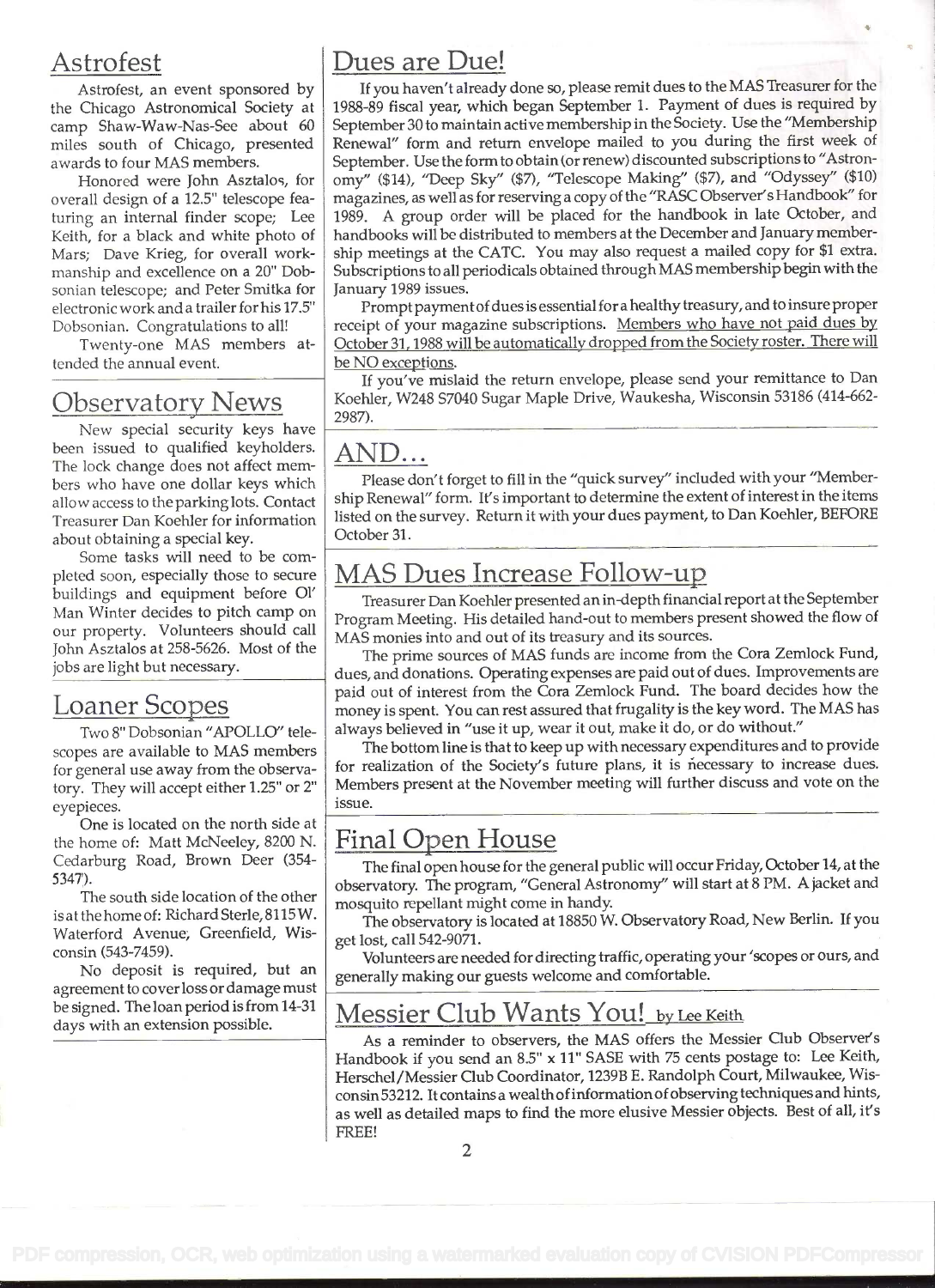# Herschel Club's Finest Heavenly Bodies by Lee Keith

DESIGNATIONS: NGC 6514, H10<sup>5</sup>, H11<sup>5</sup>, H12<sup>5</sup>, H41<sup>4</sup>, M20 "Trifid Nebula"

SPECIFICATIONS: Emission / Reflection Nebula in Sagittarius<br>R.A.: 18h 02m DEC: -23° 02' (2000) DEC: -23° 02' (2000)

SIZE: 30'; 6th magnitude

LOCATION: Above spout of the Sagittarius "Teapot", in the heart of the Milky Way. 1.5° north of bright M8. RIGHT ANGLE SWEEP: Starting at LAMDA Sagittarius, sweep 2.5° North and 6° West.

#### REFERENCES:

#### Astronomy Magazine. July 1982. o84:

John Herschel named the object and described it as "three bright and irregularly formed nebulous masses, graduating away insensibly externally, but coming up to a great intensity of light at the interior edges where they enclose and surround a sort of three forked rift or vacànt area, abruptly and uncouthly crooked and quite void of nebulous light. . . a beautiful triple star is situated precisely on the edge of one of these nebulous masses just where the interior vacancy forks into two channels."

Even if you view it through a small telescope, you'll be impressed at the wealth of detail visible in this region. Webb Society Deep Sky Observer's Handbook. Vol 2. p113:

(100", 60") Surprisingly faint for a Messier object; it is large and milky, and does not seem to brighten much toward the center; three prominent dark lanes, almost evenly spaced 120o apart, radiate from the central multiple star (hence the name).

(8.5' & 6") Faint, hazy nebula, seen to extend North to a second bright star.

 $(16x50)$  Much easier than it appears in larger apertures.

#### Observe the Herschel Objects (Pub by the Astronomical League):

Open cluster located in Sagittarius, mag 6.9, 29'x27' in size. Also known as M20, the "Trifid Nebula". Nebulous in appearance, part of and connected to M20. Very bright and large and rich in stars. (6", 48x) Burnham's Celestial Handbook, p1591:

Messier seems to have seen it only as a cluster of faint stars, the nebulosity lying below the limit of detection ofhis telescope. Admiral Smyth also found its presence "indicated only by a peculiar glow" which surrounded "the delicate triple star in the center of its opening, the nebulous matter resisted the light of my telescope..." Sir William Herschel found the nebulosity conspicuously divided by a curious pattern of dark lanes, and cataloged the brightest portions as four separate objects. (See J. Herschel's description above) . . .the central triple star. . . an 07 type giant with a computed absolute magnitude of -5.2...the chief components are magnitudes 6.9, 8.0, and about 10.5, with distances of 10.6" and 5.4". ...published distances...show considerable discrepancies, ranging from 670 parsecs  $(2184 LY)$  to 2340 parsecs (7922 LY). A "compromise" distance of 1600 parsecs (5216 LY) is quoted in a number of modern lists...



#### OBJECT DESCRIPTION NGC/IC No. 6514 Other: Trifid Nebula

Size: 20' Magnitude: Z Object Type: Emission/Reflection Nebula

#### VIEWING CONDITIONS

Date: 5/27/87 Time: 8:10 UT Seing: Good Transparency: Ex at times Observer's Name: Lee Keith Location: Prude Ranch TSP '87 Telescope Type: 10" f/4.5 Other Conditions: Patchy clouds

#### ADDITIONAL NOTES

Deep sky filter used. Trifid slightly smaller than drawn. Lanes, four of them, were straight and clear of nebulosity. Beautiful sight!

EYEPIECE DRAWING at 117x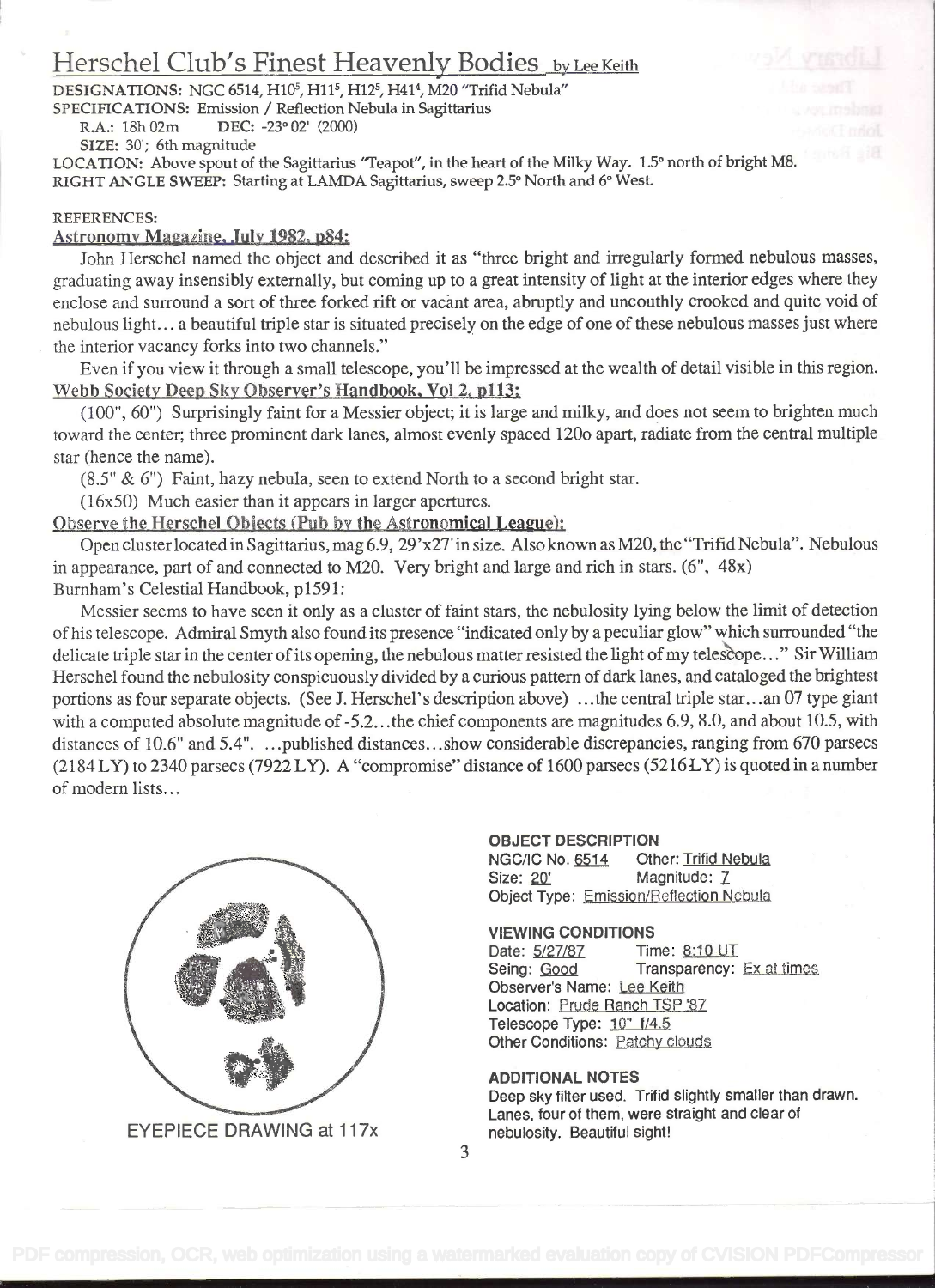# Library News by Sally Waraczynski / June Regis

These additions to our library were a tandem offering of the Astronomy Book Club. You are hereby offered a tandem review of material that seems to reflect new directions in cosmology. Some of our members reported that John Dobson, speaking at the Astronomical League convention in July, predicted the not-too-distant demise of the Big Bang theory.

#### A BRIEF HISTORY OF TIME: FROM THE BIG BANG TO BLACK HOLES by Stephen W. Hawking Simon and Schuster, 1988.

Only someone with a deep understanding of general relativity and quantum mechanics would attempt to distill their essence for consumption by a popular-level audience. This book reveals not only the workings of "one of the great minds of the twentieth century" as he seeks to "know the mind ofGod"; it also reveals Stephen Hawking' s sense of humor and awareness that science has become too mathematical and technical for all but specialists.

Once the speed of light was measured (found to be finite), Einstein's theories got rid of the notion of absolute time, and the concept of space-time was established. Then quantum theories introduced the uncertainty principle - one can only predict but not measure both the position and velocity of a particle. Both general relativity and quantum mechanics are only partial theories. Science is still searching for the single theory which will describe the whole universe and lead to an understanding of who we are and where we came from. That inclusive theory is characterized as the "quantum theory of gravity."

Hawking leads us along the developmental path toward unified theory to the point where he is now - investigating the implications of a space-time which is finite in extent but without boundaries, something like the surface of the Earth but with more dimensions. The universe might not require a big bang singularity - no beginning - it would just BE!

(Sally Waraczynski)

#### THE COSMIC BLUEPRINT: NEW DISCOVERIES IN NATURE'S CREATIVE ABILITY TO ORDER THE UNIVERSE by Paul Davies Simon and Schuster, 1988

The author is a Professor of Theoretical Physics at the University of Newcastle upon Tyne. His other books include GOD AND THE NEW PHYSICS and SUPERFORCE.

The book's main question is if physical processes can explain the complexity of our universe or are there other forces at work shaping everything into higher states of order toward a prescribed destiny or cosmic blueprint.

Based on Newton's laws of motion, the author maintains that at the instant of the "big bang" everything that has happened or will happen was determined. The book then goes on to use mathematical models and recent scientific discoveries to show proof.

The book is highly theoretical and needs a quiet atmosphere to understand and digest the information presented.

(June Regis)

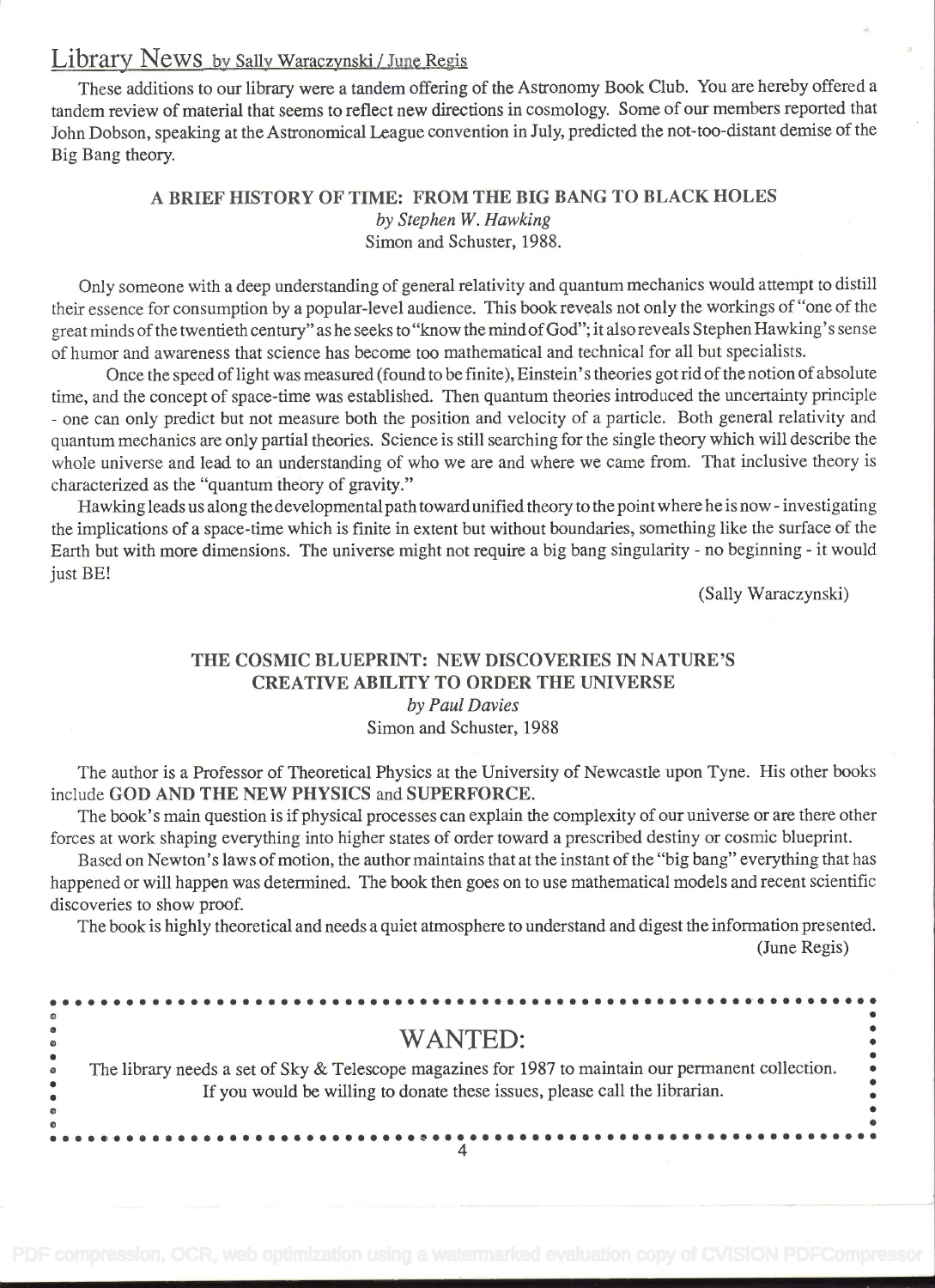# Good News!

Peter Smitka is again offering his telescope-making expertise and ability to anyone interested in forming a "telescope cloning" class. A meeting is planned in November. Work will start in January or as soon as all necessary parts arrive. MAS member Richard Sterle has again offered the use of his workshop.

Call Pete at 785-0926 (home) or 546- 4546 (work) if interested. A dozen fine Dobsonians ranging in size from 6" to 12.5' were produced in his class last

### **Keyholders**

| Oct. 8  Frank Roldan  423-0210  | Pre       |
|---------------------------------|-----------|
| 15  Terry Ross  784-2093        | Vi<br>Se  |
| 22  Gerry Samolyk  475-9418     | Tr        |
| 29  Tom Schmidtkunz  784-0253   | Ob<br>As  |
| Nov. 5 Peter Smitka 785-0926    | Lil       |
| 12 . Virgil Tangney  327-7976   | As<br>Pro |
| 19 .Chris Hesseltine 482-4515   | FC        |
| 26 Dr. Richard Wiesen  781-4757 |           |
|                                 | AT.       |

# **Occultations**

A grazing occultation of a star by the moon will occur on October 15 near Germantown. Call John Asztalos (258-5626) or Paul Borchardt (781-0169).

A graze occurs when the moon passes a star so closely that the star disappears and reappears as the moon's mountains and valleys pass by. Another occultation of M45 (the Pleiades) by the moon will occur on Wednesday night, October 26-27, at 0:19 - 3:30 UT (7:19 - 10:30 PM CDT). Although the moon will be 95% sunlit for this passage, it will cross the brightest part of the star cluster. The dark limb events will be reappearances and contacts with five of the Seven Sisters will be observable. Please call John Asztalos at 258-5626 for full details.

Here is a great opportunity to learn occultation timing procedures!

# **Directory**

| 4201 W. Highland Blvd.                              |  |
|-----------------------------------------------------|--|
| Milwaukee, Wisconsin 53208                          |  |
| MAS Observatory  18850 W. Observatory Road 542-9071 |  |
| New Berlin, Wisconsin                               |  |
|                                                     |  |



- America -Rçturns to Space!